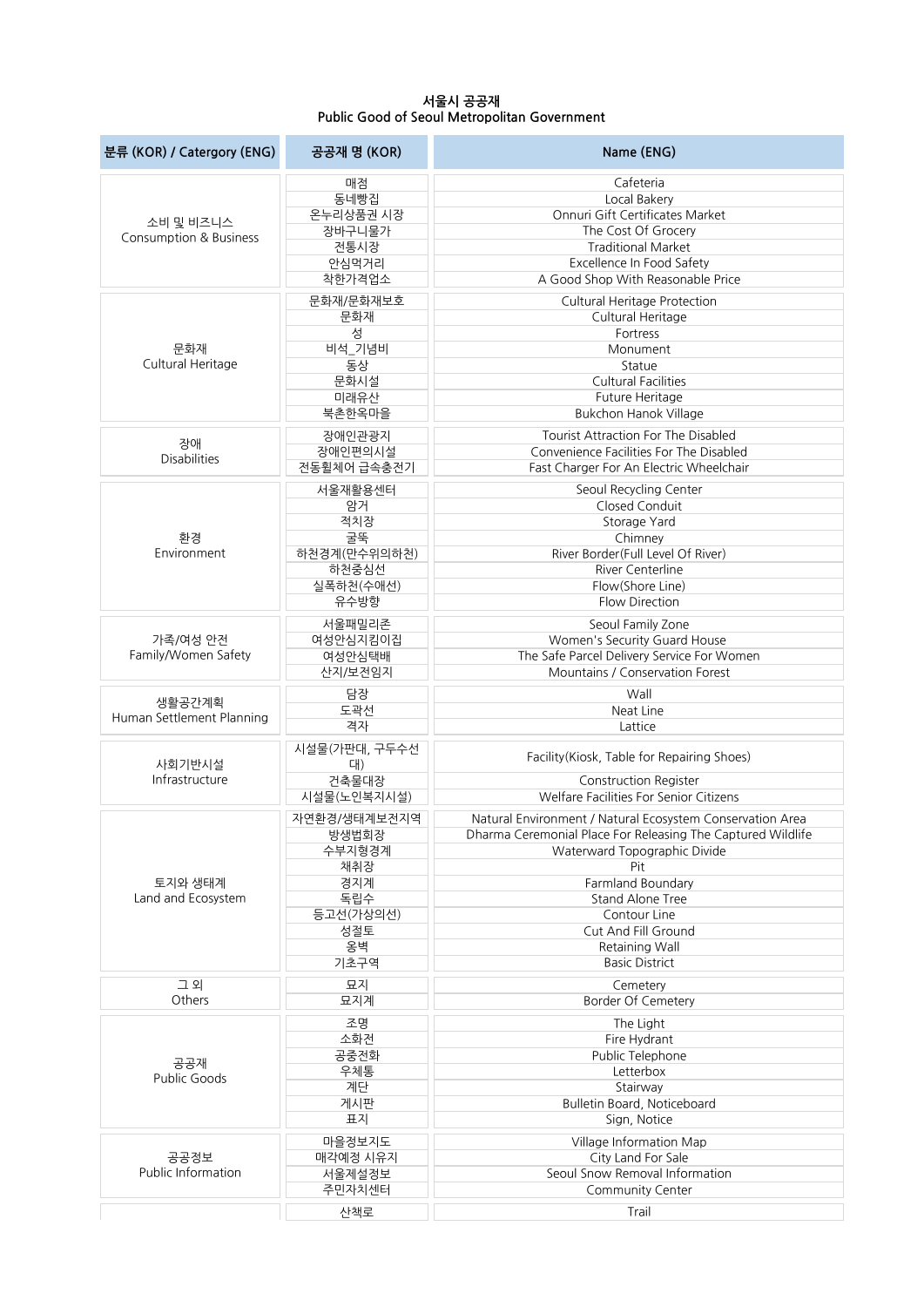|              | 자연공원/공원구역    | Natural Park / Park District             |
|--------------|--------------|------------------------------------------|
|              | 생태공원         | Ecological Park                          |
|              | 수영장          | Swimming Pool                            |
|              | 축구장          | <b>Football Field</b>                    |
|              |              |                                          |
|              | 배구장          | Volleyball Court                         |
|              | 배드민턴장        | <b>Badminton Courts</b>                  |
|              | 테니스장         | <b>Tennis Court</b>                      |
|              | 농구장          | <b>Basketball Court</b>                  |
|              |              |                                          |
|              | 게이트볼         | Gateball Court                           |
|              | 씨름장          | Ssireum Field                            |
|              | 파크골프장        | Park Golf Course                         |
|              | 국궁장          | National Archery Center                  |
|              | X-GAME장      | X-game Field                             |
|              |              |                                          |
|              | 우드볼장         | <b>Woodball Filed</b>                    |
|              | 난지캠핑장        | Nanji Camp                               |
|              | 어린이놀이터       | Children's Playground                    |
|              | 잔디밭          | Lawn                                     |
|              | 헬기장          | Helport                                  |
|              |              |                                          |
|              | 트랙구장         | <b>Track Stadium</b>                     |
|              | 인라인스케이트장     | Inline Skating Rink                      |
|              | 간이어린이야구장     | Temporary Children's Baseball Field      |
|              | 보행자도로        | Pedestrian Path                          |
|              | 인라인도로        | Inline Skating Path                      |
|              |              |                                          |
|              | 족구장          | Foot Volleyball Court                    |
|              | 수상관광콜택시      | Water Call Taxi                          |
|              | 오리배선착장       | Swan Boat Quay                           |
|              | 관공선선착장       | Government Vessel Quay                   |
|              | 계류장          | <b>Marinas</b>                           |
|              | 월드컵분수대       | World Cup Fountain                       |
|              |              |                                          |
|              | 수상훈련장        | Water Sports Training Center             |
|              | 보트보관소        | Yachting Center                          |
| 공공장소         | 수상레져         | Water Sports                             |
| Public Space | 선착장          | Quay                                     |
|              | 자전거대여소       | <b>Bicycle Rental Center</b>             |
|              | 자전거보관소       | <b>Bicycle Locker</b>                    |
|              | 화장실          | Toilet                                   |
|              |              |                                          |
|              | 수변모래일광욕장     | Riverside Sand Solarium                  |
|              | 지구사무소        | Area Office                              |
|              | 공원안내소        | <b>Park Information Center</b>           |
|              | 공중전화         | Public Telephone                         |
|              | 자연학습장        | Nature Exploration Area                  |
|              | 인공암벽         | Artificial Rock Climbing Wall            |
|              | 론볼링장 (론볼장)   | Lawn Bowling Ground                      |
|              |              |                                          |
|              | 섬            | Islet                                    |
|              | 잔교           | Jetty, Landing Pier, Landing Stage       |
|              | 우물_약수터       | Well_ Mineral Spring                     |
|              | 관정           | Well                                     |
|              | 분수           | Fountain                                 |
|              | 낚시터          | Fishing Site                             |
|              |              |                                          |
|              | 놀이시설         | <b>Amusement Facilities</b>              |
|              | 주유소          | Gas Station                              |
|              | 주차장          | Parking Lot                              |
|              | 호수저수지        | Lake Catchment                           |
|              | 폭포           | Waterfall                                |
|              | 산/산맥이름       | Mountain / Name of The Mountains         |
|              | 뉴공중화장실       | New Public Restroom                      |
|              |              |                                          |
|              | 뉴타운/재개발 진행현황 | New Town / Redevelopment Progress Status |
|              | 도서관          | Library                                  |
|              | 서울 체육시설      | Seoul Sports Facilities                  |
|              | 서울단풍길        | Seoul Maple Tree Path                    |
|              | 서울둘레길        | Seoul Trail                              |
|              | 서울로 떠나는 캠핑   | Camping To Seoul                         |
|              | 서울스토리        | Seoul Story                              |
|              |              |                                          |
|              | 서울봄꽃길        | Seoul Spring Flower Road                 |
|              | 여름녹음길        | Summer Green Trails                      |

| 츠곡     | – ⊻nioratory <del>n</del><br>: Hole |
|--------|-------------------------------------|
| $-1-1$ | Road Parking Lot                    |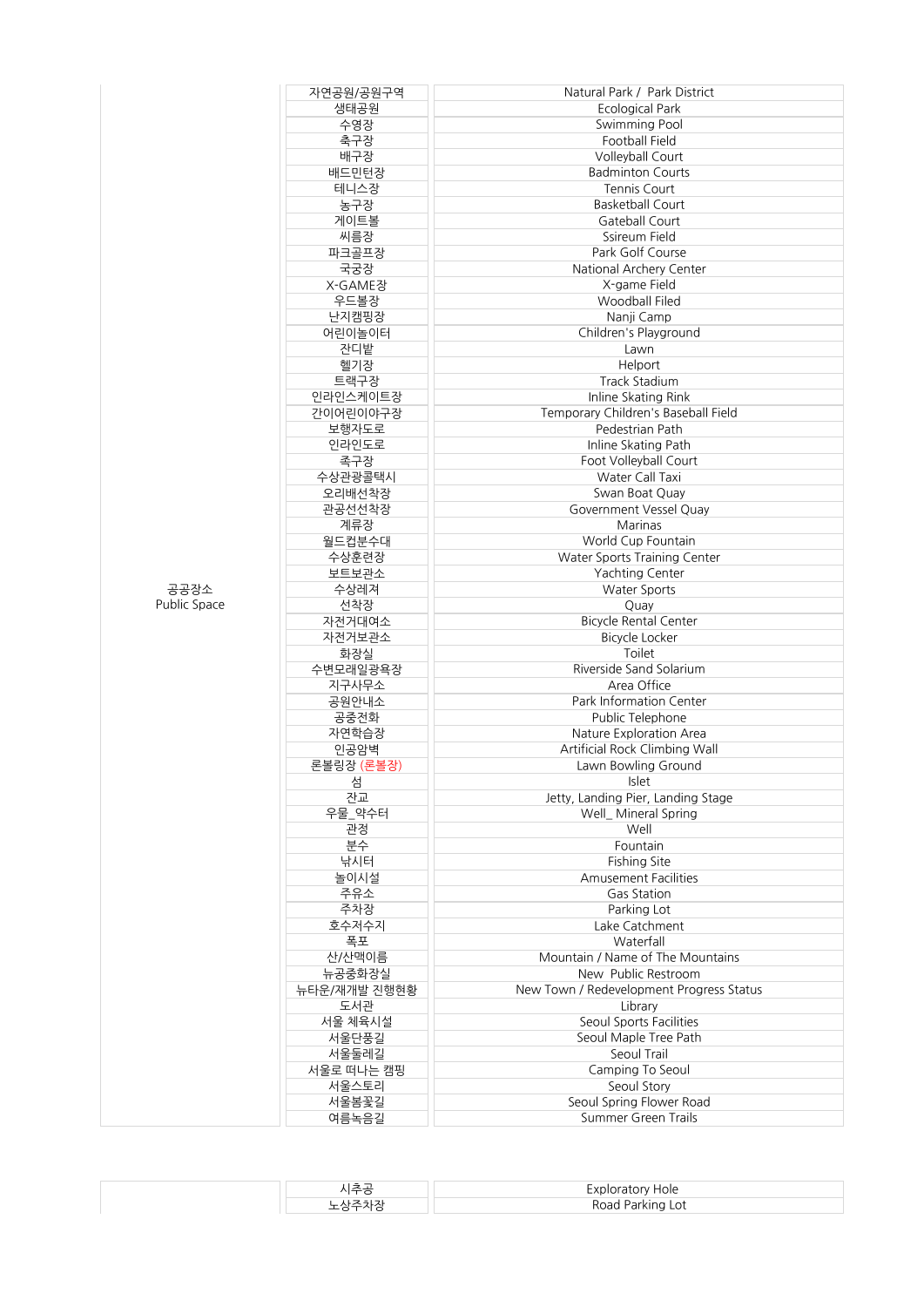|                            | 자전거편의시설  | <b>Bicycle Convenience Facilities</b>                   |
|----------------------------|----------|---------------------------------------------------------|
|                            | 횡단보도     | Crossing                                                |
|                            | 문자표시     | Character Display                                       |
|                            | 방향표시     | Direction Sign                                          |
|                            | 선규제      | Line Regulation                                         |
|                            | 어린이보호구역  | School Zone                                             |
|                            | 험프       | Hump                                                    |
|                            | 버스전용차로   | <b>Bus-only Lane</b>                                    |
|                            | 교량       | <b>Bridge</b>                                           |
|                            | 행정구역 시군구 | Administrative District - City, County and Gu(District) |
|                            | 도로구간     | Road Section                                            |
|                            | 법정구역 읍면동 | Legal District - Town, Township and Dong(Neighborhood)  |
|                            | 자동차전용도로  | Motorway, Road                                          |
|                            | 출입구      | Entrance/Exit                                           |
|                            | 지하철선로    | Subway Railroad                                         |
|                            | 지하철역사    | Subway Station Buildings                                |
|                            | 도로면      | Road Surface                                            |
|                            | 보도면      | Side Walk Surface                                       |
|                            | 일반교량     | <b>Typical Bridge</b>                                   |
|                            | 복개구조물    | Covered Structure                                       |
|                            | 한강상교량    | Han River Bridges                                       |
|                            | 입체교차     | Grade Separation                                        |
|                            | 고가차도     | Overpass                                                |
|                            | 육교       | Pedestrian Overpass                                     |
|                            | 지하보도     | Pedestrian Underpass                                    |
|                            | 터널       | Tunnel                                                  |
|                            | 지하차도     | Underpass                                               |
|                            | 언더패스     | Underpass                                               |
|                            | 도로중심선    | Road centerline                                         |
| 교통과 교통수단                   | 교통/주차장   | Traffic / Parking Lot                                   |
| Traffic and Transportation | 주차장      | Parking Lot                                             |
|                            | 지하도      | Underground                                             |
|                            | 도로경계_면   | Boundary Section Of Road                                |
|                            | 부지안 도로   | Road In The Grounds                                     |
|                            | 도로중심선    | Centerline Of Road                                      |
|                            | 보도(인도) 면 | Side Walk Surface                                       |
|                            | 횡단보도     | Crossing                                                |
|                            | 안전지대     | Safety Zone                                             |
|                            | 육교       | Pedestrian Overpass                                     |
|                            | 교량       | <b>Bridge</b>                                           |
|                            | 교차로      | Junction                                                |
|                            | 입체교차부    | Grade Separation                                        |
|                            | 터널       | Tunnel                                                  |
|                            | 터널입구     | Entrance Of Tunnel                                      |
|                            | 정류장      | Station                                                 |
|                            | 철도       | Railroad                                                |
|                            | 철도경계     | Border of Railroad                                      |
|                            | 철도중심선    | Railroad Centerline                                     |
|                            | 플랫폼      | Platform                                                |
|                            | 플랫폼의지붕   | Roof Of The Platform                                    |
|                            | 제방       | Bank                                                    |
|                            | 지하도      | Underground                                             |
|                            | 지하도입구    | Underground of Tunnel                                   |
|                            | 지하환기구    | Underground Ventilation                                 |
|                            | 신호등      | Traffic Light                                           |
|                            | 도로반사경    | Reflector                                               |
|                            | 도로분리대    | Median Strip                                            |
|                            | 방호울타리    | Crash Barrier                                           |
|                            | 헬기장      | Helport                                                 |
|                            | 표고점      | Spot Elevation                                          |
|                            | 도로경계_선   | Boundary Line Of Road                                   |
|                            | 보도(인도)_선 | Side Walk Line                                          |
| 도시 개발                      |          |                                                         |
| Urban Development          | 건물       | <b>Building</b>                                         |
|                            |          |                                                         |

|       | Channel Spring        |
|-------|-----------------------|
| 빗물펌프장 | Flood Pumping Station |
| 내키 겨게 | River Border          |